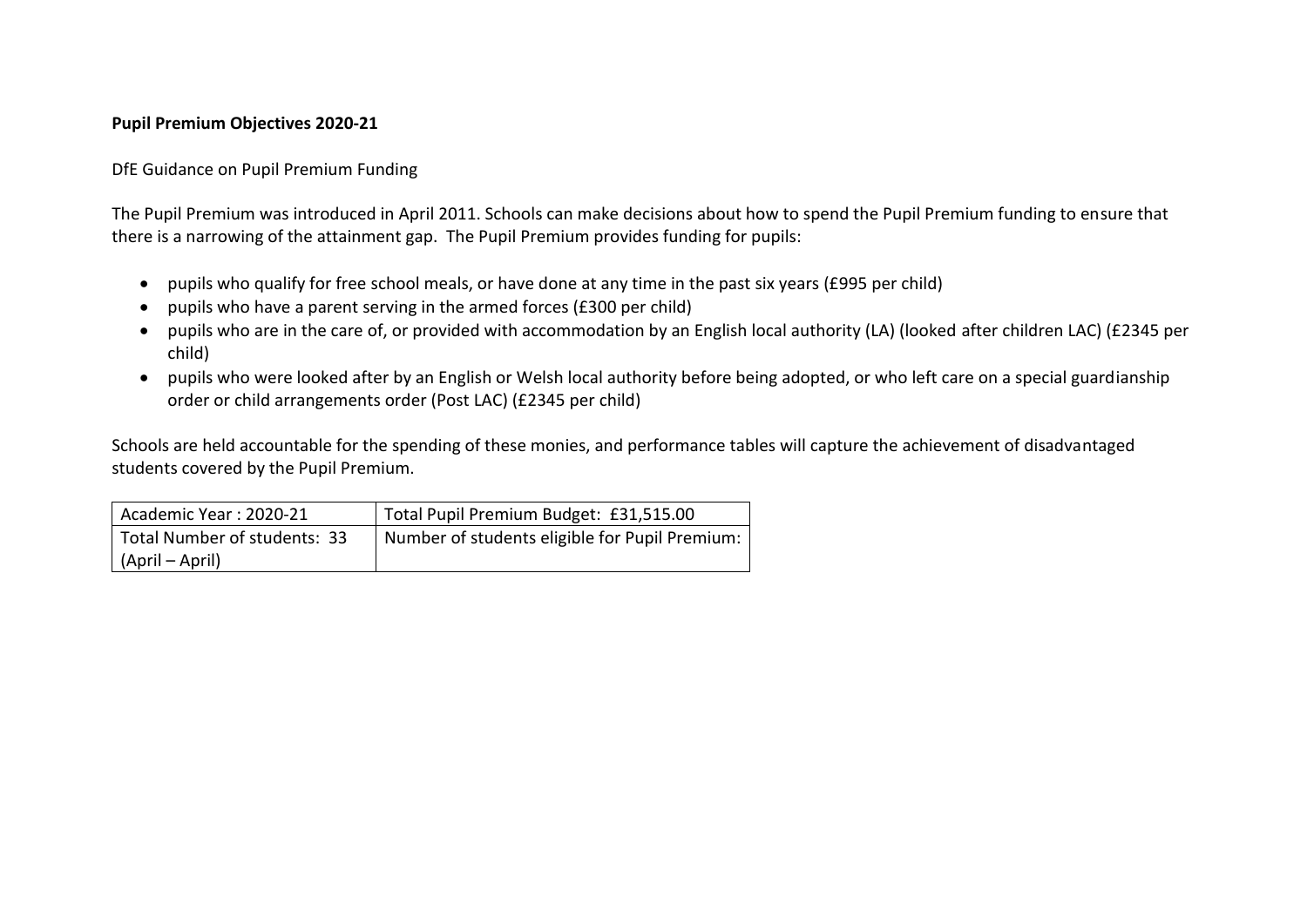| <b>Planned Expenditure</b>                                                                                                                                                |                                                                                                                                                                                                                      |                                                                |                                                                                                        |                                        |                    |
|---------------------------------------------------------------------------------------------------------------------------------------------------------------------------|----------------------------------------------------------------------------------------------------------------------------------------------------------------------------------------------------------------------|----------------------------------------------------------------|--------------------------------------------------------------------------------------------------------|----------------------------------------|--------------------|
| <b>Quality of teaching</b>                                                                                                                                                |                                                                                                                                                                                                                      |                                                                |                                                                                                        |                                        |                    |
| <b>Action</b>                                                                                                                                                             | <b>Intended Outcome</b>                                                                                                                                                                                              | <b>Evidence/Rationale</b>                                      | How will we ensure<br>it is implemented<br>well?                                                       | <b>Staff Lead and</b><br>expected cost | <b>Review date</b> |
| 1. Small group<br>intervention in core<br>subjects and MFL                                                                                                                | <b>Ensure PP students</b><br>are making the same<br>progress as their<br>peers.                                                                                                                                      | <b>EEF Toolkit</b><br>Internal data and<br>results show impact | Feedback from the<br>students.<br><b>External examination</b><br>results for Year 11<br>students.      | Ogu<br>Cop<br>£750                     | August 2021        |
| 2. Provision of<br>resources required<br>for the classroom<br>(including<br>ingredients for food<br>technology), for<br>homework or<br>revision across the<br>curriculum. | Students have the<br>same access to<br>resources to<br>complete homework<br>and revision.                                                                                                                            | EEF Toolkit July 2018                                          | HODS to liaise with<br>the finance team<br>regularly to ensure<br>funding is provided<br>where needed. | <b>HODs</b><br>Ogu<br>£2000            | January 2021       |
| 3. To fund additional<br>resources to support<br>students during<br>Covid-19                                                                                              | Students have access<br>to remote learning<br>during any school<br>closure/self isolation<br>periods.<br>Students have the<br>resources to keep<br>themselves safe<br>during this time with<br>the provision of face |                                                                | Monitoring of<br>provision<br>Feedback from<br>students and<br>parents/carers                          | Ogu<br>Osb<br>£6000                    | February 2021      |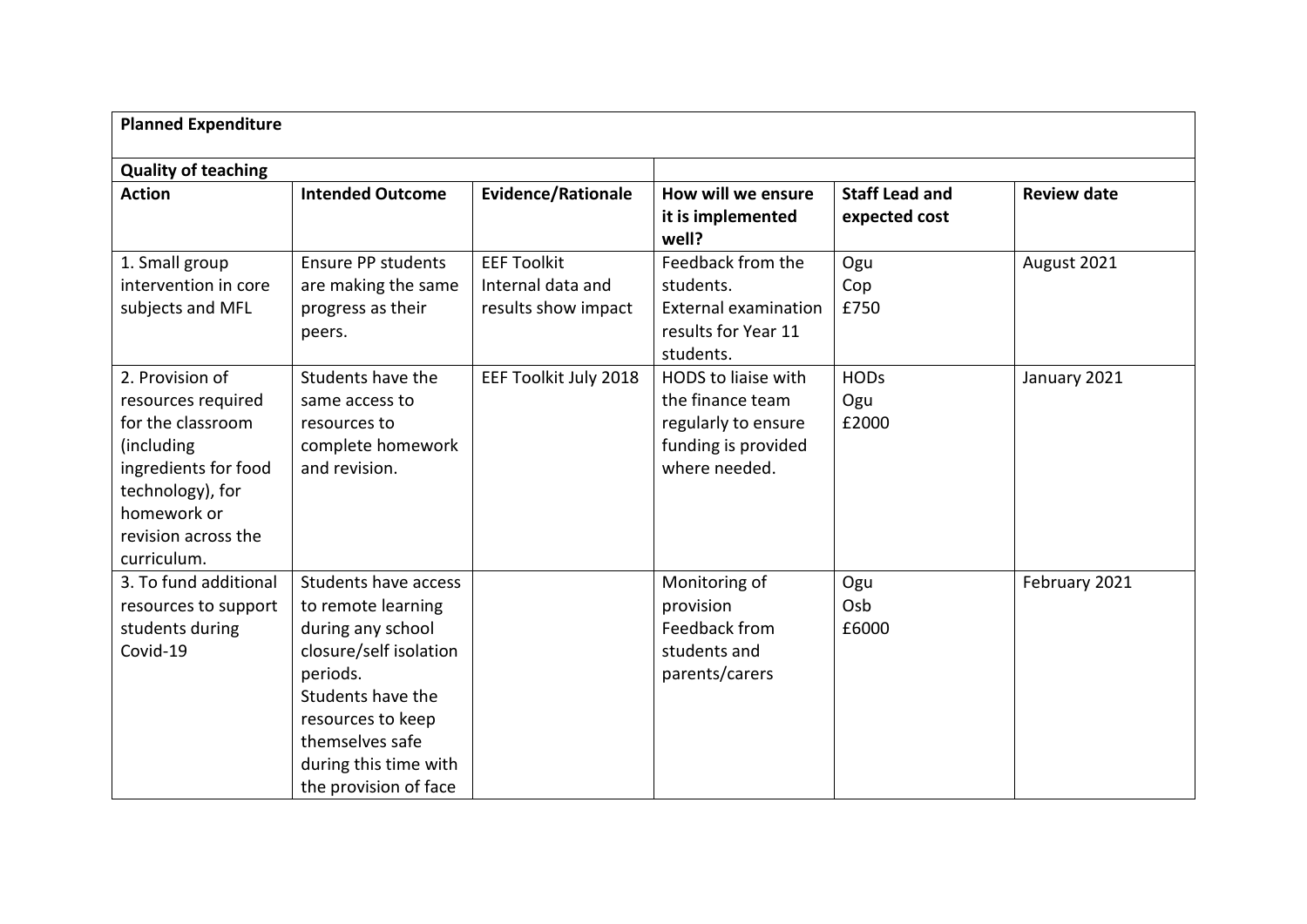| 4. In class                              | coverings and hand<br>sanitiser.<br>Students have access<br>to free school meal<br>vouchers during the<br>holidays and any<br>school closure/self<br>isolation periods.<br>Student make the | The Sutton Trust            | Discussions at each                                                                                                                                                                       | All staff                              | February 2021      |
|------------------------------------------|---------------------------------------------------------------------------------------------------------------------------------------------------------------------------------------------|-----------------------------|-------------------------------------------------------------------------------------------------------------------------------------------------------------------------------------------|----------------------------------------|--------------------|
| intervention - quality<br>first teaching | same progress as<br>their peers                                                                                                                                                             | Report (2011)               | monitoring period.<br>Review of the<br>interventions being<br>offered by staff<br>across all subjects.<br><b>Discussions following</b><br>every lesson<br>observation.<br>Learning walks. |                                        |                    |
| <b>Other Approaches</b>                  |                                                                                                                                                                                             |                             |                                                                                                                                                                                           |                                        |                    |
| <b>Action</b>                            | <b>Intended Outcome</b>                                                                                                                                                                     | <b>Evidence/Rationale</b>   | How will we ensure<br>it is implemented<br>well?                                                                                                                                          | <b>Staff lead and</b><br>expected cost | <b>Review date</b> |
| 5. To offer all those                    | Inclusive access to                                                                                                                                                                         | <b>Council for Learning</b> | Gather and monitor                                                                                                                                                                        | Ogu                                    | April 2021         |
| in receipt of pupil                      | the curriculum,                                                                                                                                                                             | Outside the                 | PP student                                                                                                                                                                                | £2000                                  |                    |
| premium the                              | extra-curricular life                                                                                                                                                                       | Classroom - Paper           | involvement in these                                                                                                                                                                      |                                        |                    |
| opportunity to                           | of the school,                                                                                                                                                                              | on Using Pupil              | extra-curricular                                                                                                                                                                          |                                        |                    |
| participate in extra-                    | regardless of family                                                                                                                                                                        | Premium funding for         | activities.                                                                                                                                                                               |                                        |                    |
| curricular activities at                 | income                                                                                                                                                                                      | learning outside of         |                                                                                                                                                                                           |                                        |                    |
| school which may                         |                                                                                                                                                                                             | the classroom.              |                                                                                                                                                                                           |                                        |                    |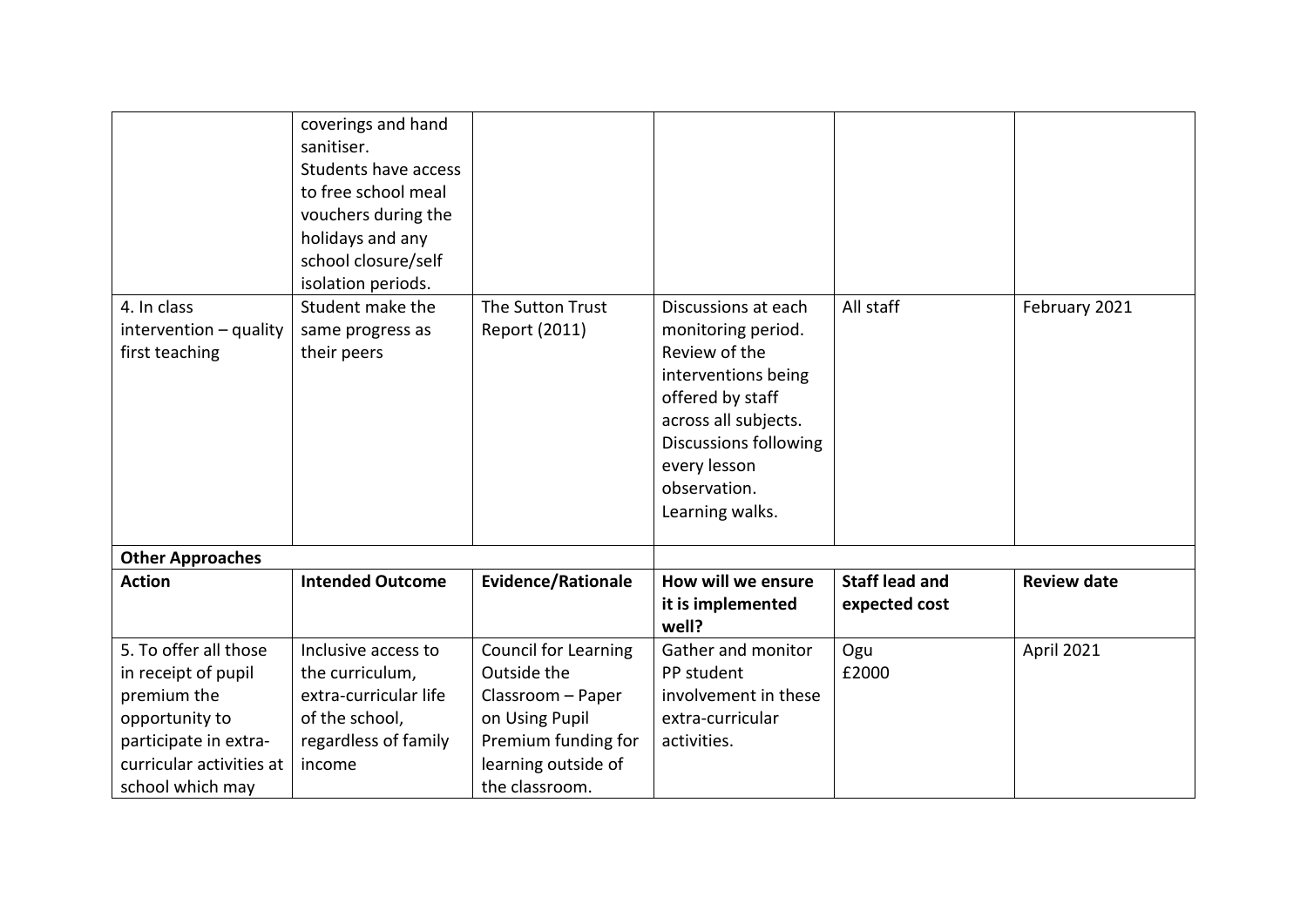| incur a cost (e.g.)<br>(peripatetic music<br>lessons, LAMDA<br>exams, DoE). The<br>school to contribute<br>to the cost of either<br>hire of specialist<br>equipment or for the<br>actual instruction<br>itself if appropriate.<br>This will be done in<br>line with DfE<br>guidance.<br>6. To increase the<br>daily allocation of<br>money from £1.80 to<br>£2.50 for all students<br>eligible for FSM. In<br>addition to ensure<br>that all students<br>eligible for FSM have<br>an additional £1.00<br>per day to purchase<br>breakfast/food at<br>Rec. | To improve rates of<br>concentration<br>throughout the day.<br>To ensure all<br>students have access<br>to breakfast and a<br>hot meal. | Student feedback            | Liaising with finance<br>to ensure all eligible<br>students are in<br>receipt of the<br>additional money. | Ogu<br>Sodexo<br>£11,000 | <b>July 2021</b> |
|-----------------------------------------------------------------------------------------------------------------------------------------------------------------------------------------------------------------------------------------------------------------------------------------------------------------------------------------------------------------------------------------------------------------------------------------------------------------------------------------------------------------------------------------------------------|-----------------------------------------------------------------------------------------------------------------------------------------|-----------------------------|-----------------------------------------------------------------------------------------------------------|--------------------------|------------------|
| 7. Students have                                                                                                                                                                                                                                                                                                                                                                                                                                                                                                                                          | Inclusive access to                                                                                                                     | <b>Council for Learning</b> | Trip leaders to liaise                                                                                    | Ogu                      | May 2021         |
| access to £100 every                                                                                                                                                                                                                                                                                                                                                                                                                                                                                                                                      | the curricular and                                                                                                                      | Outside the                 | regularly with                                                                                            | <b>Trip leaders</b>      |                  |
| year for any                                                                                                                                                                                                                                                                                                                                                                                                                                                                                                                                              | extra-curricular life                                                                                                                   | Classroom - Paper           | finance to ensure PP                                                                                      | Finance                  |                  |